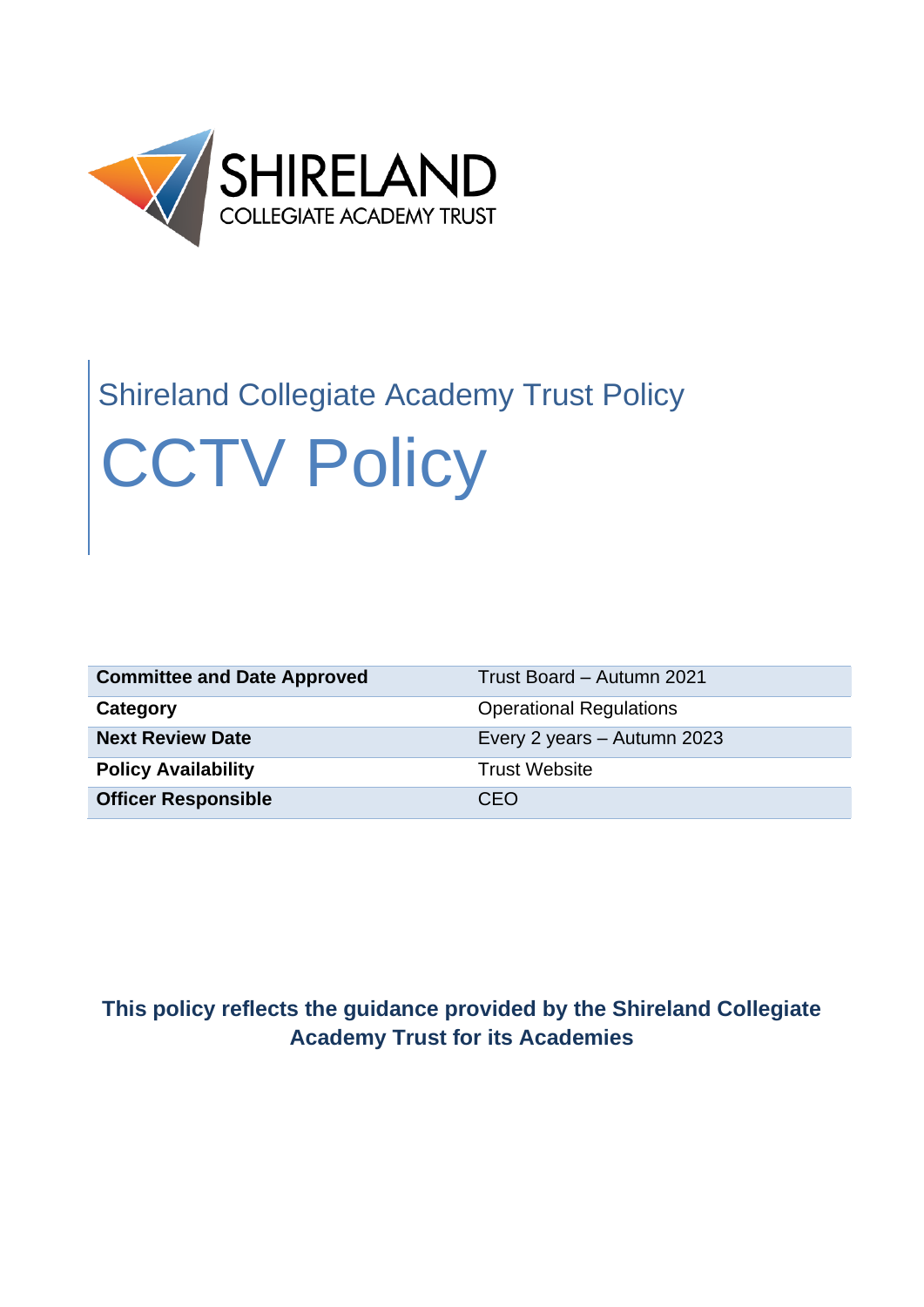## **1. Introduction**

The Shireland Collegiate Academy Trust is fully committed to the safety of its staff, students and visitors and to this extent has invested in the security of its buildings and facilities. The purpose of this Policy is to regulate the management, operation and use of the closed circuit television (CCTV) system at our Academies

Common CCTV systems are based around digital technology and therefore need to be treated as information that will be processed under UK GDPR and Data Protection Act 2018. The person ultimately responsible for data protection within the Shireland Collegiate Academy Trust is the Chief Executive Officer.

The system comprises a number of fixed and dome cameras located both internally and externally around the Academy site. All cameras maybe monitored and are only available for use by approved members of staff. The Trust also uses a number of headcams/bodycams which are used to monitor specific serious incidents when deemed appropriate by approved staff.

The CCTV system is owned by the Trust and will be subject to review annually on an annual basis.

#### **Objectives of the CCTV System**

The objectives of the CCTV system are:-

- 1. To protect the Trust buildings and its assets to ensure they are kept free from intrusion, vandalism, damage or disruption.
- 2. To increase the personal safety of staff and students and reduce the fear of physical abuse, intimidation and crime.
- 3. To support the police in a bid to deter and detect crime.
- 4. To assist in identifying, apprehending and prosecuting offenders on the site.
- 5. To protect members of the public and private property.
- 6. To assist in the usage and management of the Academy building on a day to day basis.

#### **Statement of Intent**

1. The Trust will comply with the Data Protection Act 2018 and UK GDPR, whether it be information, recordings and downloads which relate to the CCTV

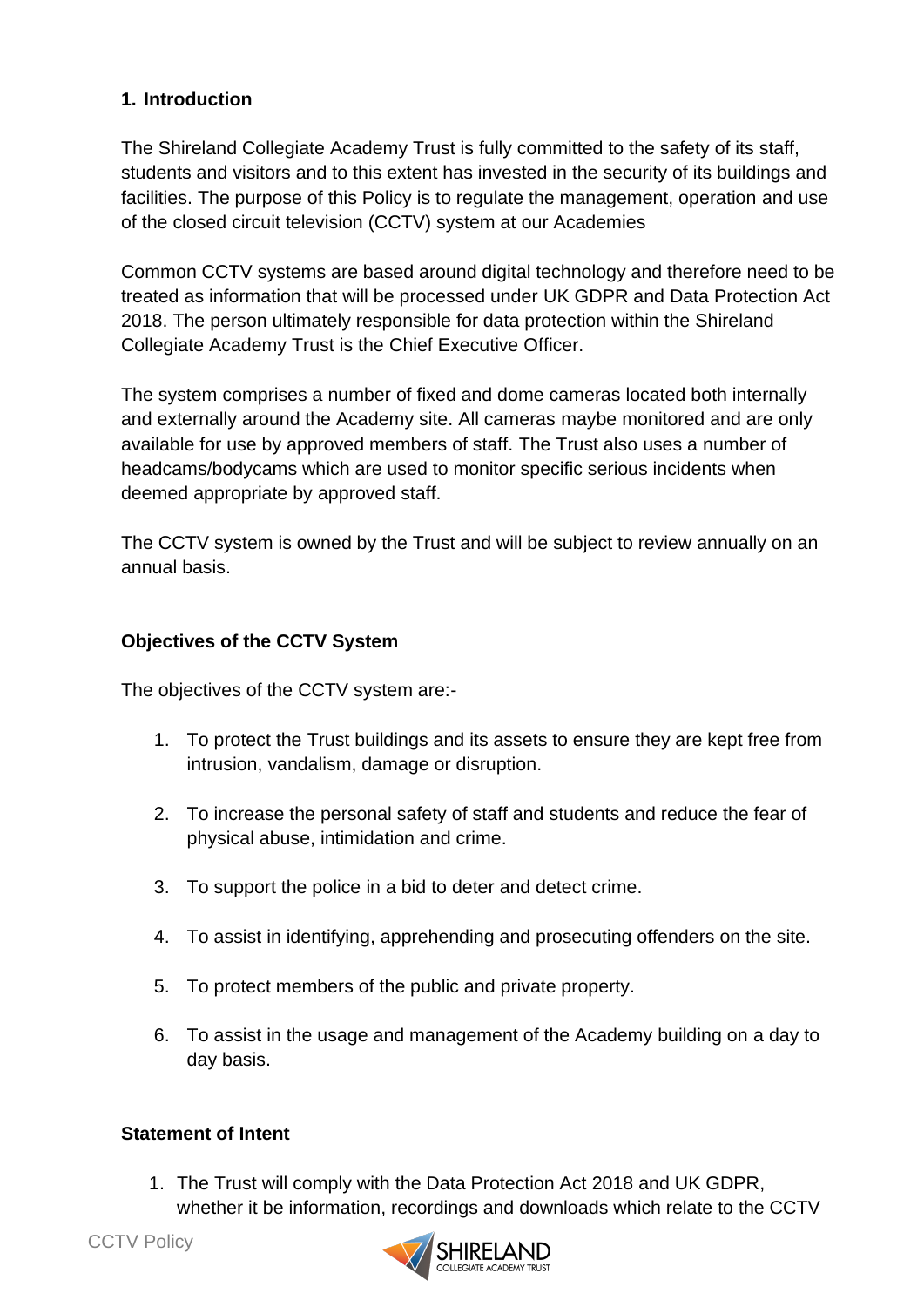system.

- 2. Cameras will be used to monitor activities within the Trust buildings, the car parks and other areas to identify criminal activity actually occurring, anticipated, or perceived, and for the purpose of securing the safety and wellbeing of the occupants within each Academy, together with its visitors.
- 3. Staff have been instructed to ensure that static cameras will not focus on private homes, gardens and other areas of private property.
- 4. Unless an immediate response to events is required, staff must not direct cameras at an individual, their property or a specific group of individuals, without an authorisation from the Principal being obtained.
- 5. Materials or knowledge secured as a result of CCTV system will not be used for any commercial purpose. Downloads will only be released to the media for use in the investigation of a specific crime and with the written authority of the police. Downloads will never be released to the media for purposes of entertainment.
- 6. The planning and design of the existing CCTV system has endeavoured to ensure that the CCTV system will give maximum effectiveness and efficiency but it is not possible to guarantee that the CCTV system will cover or detect every single incident taking place in the areas of coverage.
- 7. Warning signs, as required by the Code of Practice of the Information Commissioner have been placed across our sites.

## **Operation of the System**

The system will be administered and managed by the Principal, in accordance with the principles and objectives expressed in this Policy.

- 1. The day-to-day management will be the responsibility of an appointed person at each site.
- 2. The CCTV system will be operated 24 hours each day, every day of the year.
- 3. The appointed person will check and confirm the efficiency of the system regularly to ensure the system is operational.
- 4. Access to the CCTV will be strictly limited to the members of staff approved by the Principal.
- 3. Unless an immediate response to events is required, staff must not direct

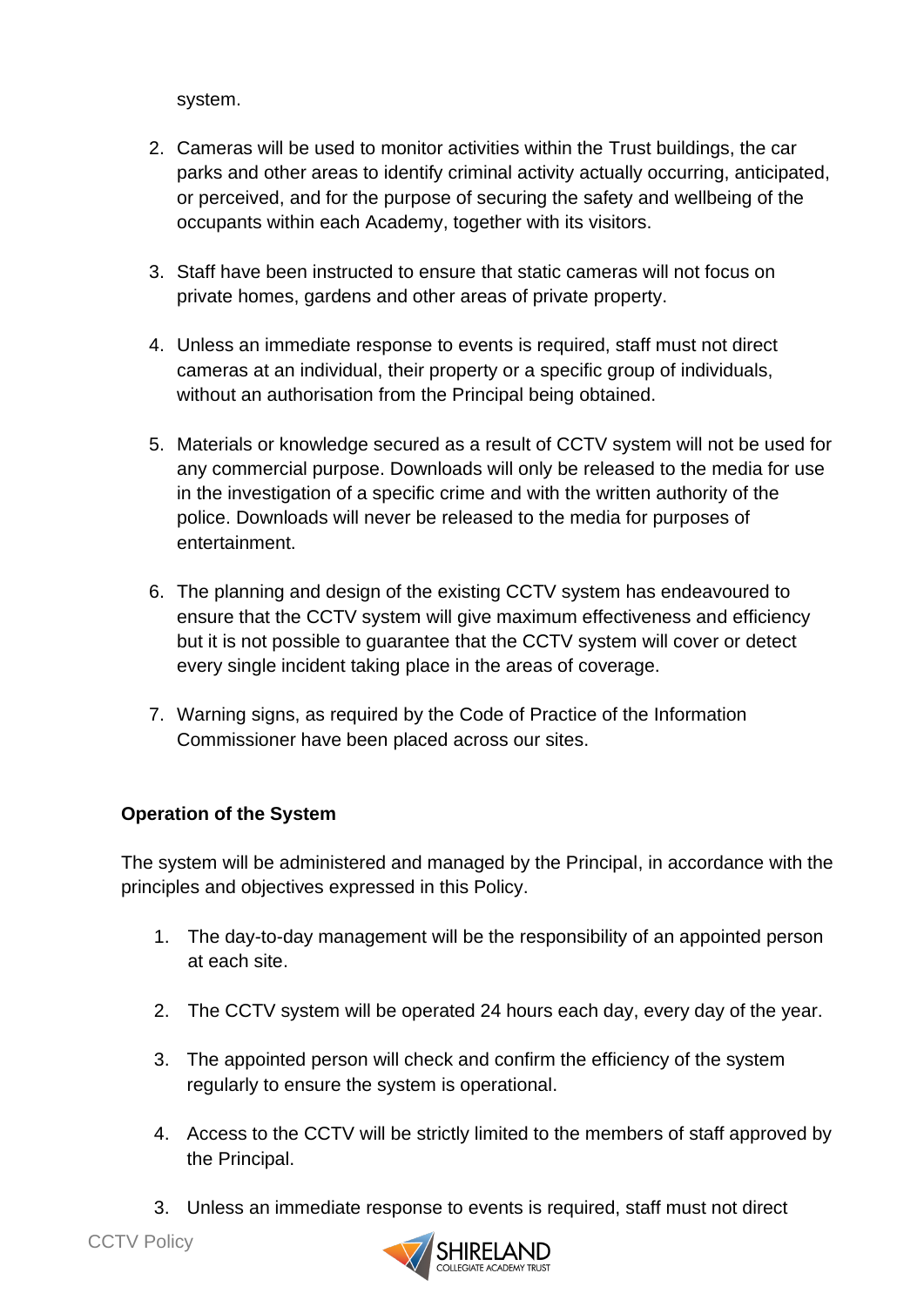cameras at an individual or a specific group of individuals.

- 4. The CCTV system may generate a certain amount of concern from members of the public. Any concern expressed by a member of the public should be referred to the Principal. If permission is granted by the Principal, the member of the public must be accompanied throughout the visit by a member of staff.
- 5. Any site visit by a member of the public may be immediately curtailed if the operational requirements of the CCTV System make this a necessity.
- 6. In the event of an emergency which requires an immediate contact with an emergency service to be contacted by a member of staff. The emergency procedures identified in the Health and Safety Policy will be adhered too.

#### **Management of Access**

- 1. The viewing of live and recorded CCTV images will be restricted to Academy and Trust Leadership Teams and appointed persons at each Academy who may be deemed as key in the management of incidents.
- 2. In addition, in some circumstances where it is necessary and proportionate to do so, the images may be shown to pupils involved in an incident either for the purpose of allowing that pupil to understand the impact of their behaviour or as part of the disciplinary process.
- 3. No other individual will have the right to view or access any CCTV images unless in accordance with the terms of this policy as to disclosure of images.

#### **Storage and Retention of Images**

- 1. Any images recorded by the CCTV system will be retained only for as long as necessary for the purpose for which they were originally recorded.
- 2. Recorded images are stored only for a period of 28 days unless there is a specific purpose for which they are retained for a longer period. In such circumstances authorisation for holding recorded images longer than 28days must be sought form the Head Teacher.
- 3. The Trust will ensure that appropriate security measures are in place to prevent the unlawful or inadvertent disclosure of any recorded images. The measures in place include:
	- a. CCTV recording systems being located in restricted access areas;
	- b. The CCTV system being encrypted/password protected;

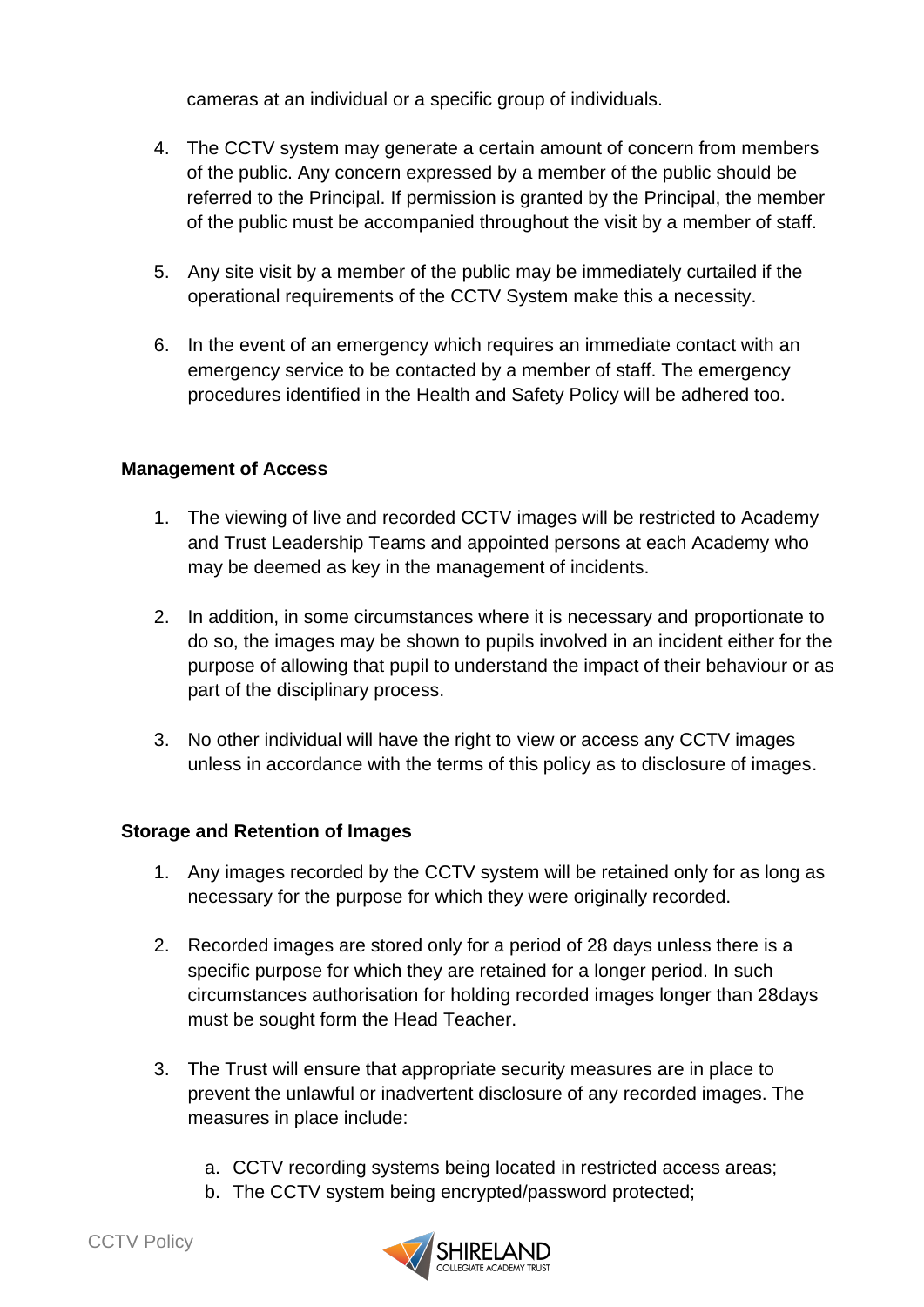- c. Restriction of the ability to make copies to specified members of staff
- 4. A log of any access to the CCTV images, including time and dates of access, and a record of the individual accessing the images, will be maintained by the **Trust**

#### **Use of Personal Headcams/Bodycams**

- 1. From time to time, personal cameras, known as headcams or bodycams, might be used to record major incidents within our Academy Campuses. These cameras are property of the Trust and are only used on our campuses. They are not routinely used and only switched on when staff are attending an incident which is deemed necessary to record.
- 2. Storage and use of any headcam footage will follow the same process as CCTV recordings.

#### **Disclosure of Images to Data Subjects**

- 1. Any individual recorded in any CCTV image is a data subject for the purposes of the Data Protection Legislation, and has a right to request access to those images.
- 2. Any individual who requests access to images of themselves will be considered to have made a subject access request pursuant to the Data Protection Legislation. Such a request should be considered in the context of the Trust's Subject Access Request Policy.
- 3. When such a request is made a member of the Academy or Trust management or leadership team will review the CCTV footage, in respect of relevant time periods where appropriate, in accordance with the request.
- 4. If the footage contains only the individual making the request, then the individual may be permitted to view the footage. This must be strictly limited to that footage which contains only images of the individual making the request. The individual member of the Academy or Trust management or leadership team must take appropriate measures to ensure that the footage is restricted in this way.
- 5. If the footage contains images of other individuals, then the Trust must consider whether:
	- a. The request requires the disclosure of the images of individuals other than the requester, for example whether the images can be distorted so as not to identify other individuals;
	- b. The other individuals in the footage have consented to the disclosure of

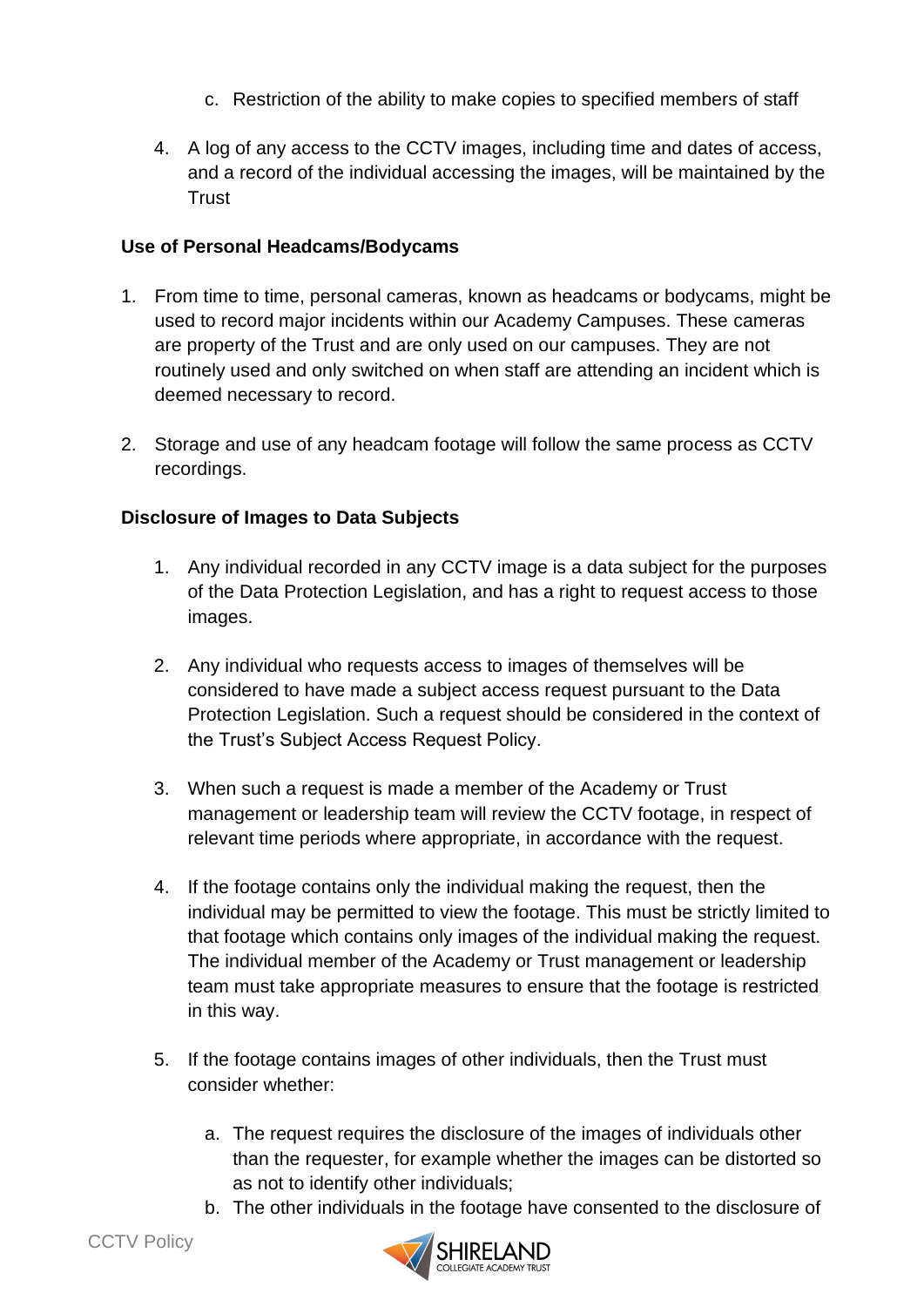the images, or their consent could be obtained; or

- c. If not, then whether it is otherwise reasonable in the circumstances to disclose those images to the individual making the request.
- 6. A record must be kept, and held securely, of all disclosures which sets out:
	- a. When the request was made;
	- b. The process followed by the Academy or Trust Management or Leadership team in determining whether the images contained third parties;
	- c. The considerations as to whether to allow access to those images;
	- d. The individuals that were permitted to view the images and when; and
	- e. Whether a copy of the images was provided, and if so to whom, when and in what format.

### **Disclosure of Images to Third Parties**

- 1. The Trust will only disclose recorded CCTV images to third parties where it is permitted to do so in accordance with the Data Protection Legislation.
- 2. CCTV images will only be disclosed to law enforcement agencies in line with the purposes for which the CCTV system is in place.
- 3. If a request is received from a law enforcement agency for disclosure of CCTV images, then the member of the Academy or Trust Management or leadership must follow the same process as above in relation to subject access requests. Detail should be obtained from the law enforcement agency as to exactly what they want the CCTV images for, and any particular individuals of concern. This will then enable proper consideration to be given to what should be disclosed, and the potential disclosure of any third party images.
- 4. The information above must be recorded in relation to any disclosure.
- 5. If an order is granted by a Court for disclosure of CCTV images, then this should be complied with. However very careful consideration must be given to exactly what the Court order requires. If there are any concerns as to disclosure, then the Data Protection Officer should be contacted in the first instance and appropriate legal advice may be required.

#### **Review of Policy and CCTV System**

- 1. This policy will be reviewed every 2 years
- 2. The CCTV system and the privacy impact assessment relating to it will be reviewed annually.
- 3. The entire CCTV system will be maintained by an approved contractor.

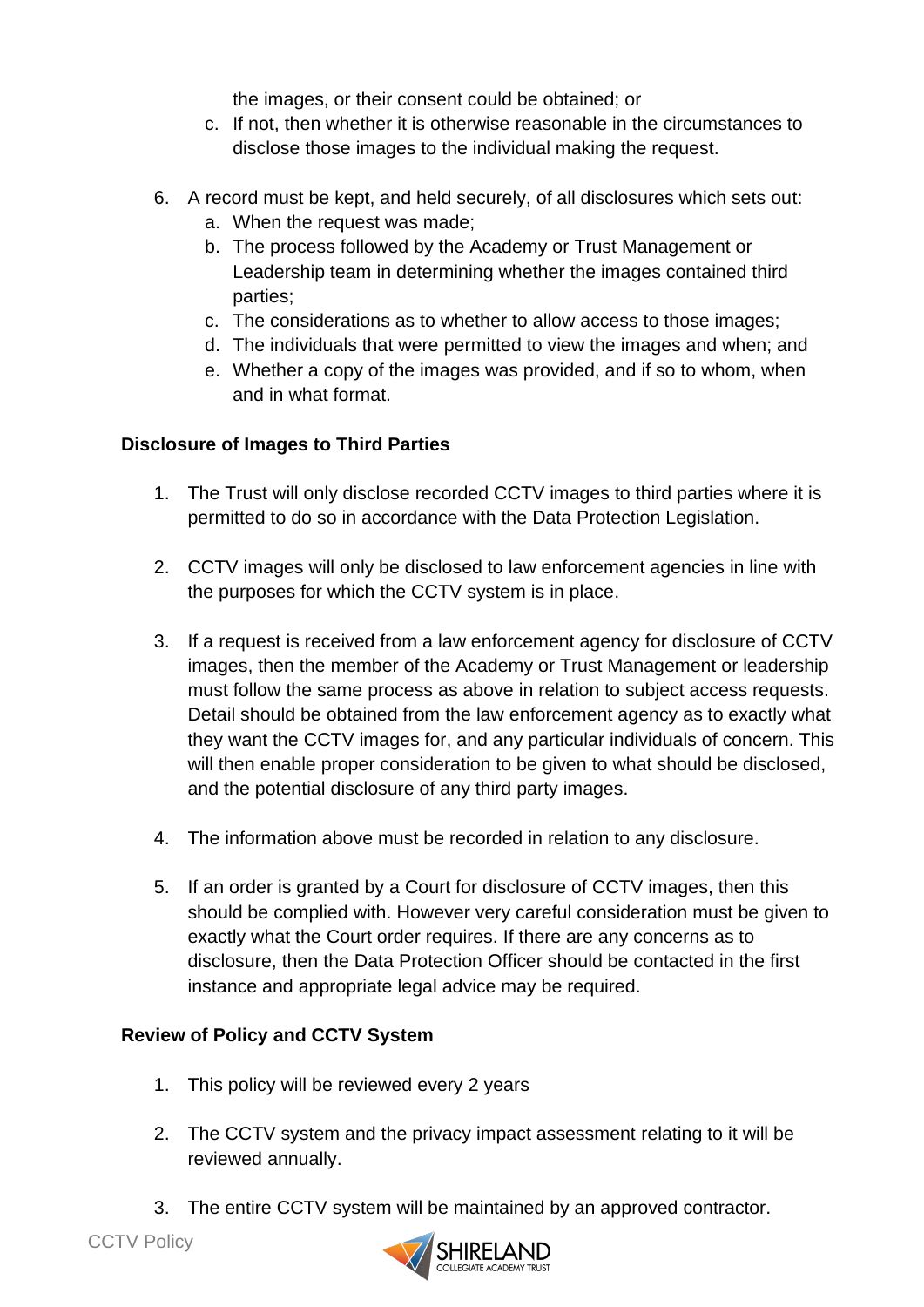#### **Misuse of CCTV systems**

- 1. The misuse of CCTV system could constitute a criminal offence.
- 2. Any member of staff who breaches this policy may be subject to disciplinary action.

#### **Complaints relating to this policy**

Any complaints relating to this policy or to the CCTV system operated by the Trust should be made in accordance with the Trust Complaints Policy

#### **Summary of Key Points**

- This CCTV Policy will be reviewed on every 2 years.
- The CCTV system is owned and operated by the Trust.
- The CCTV system cannot be accessed by visitors/ members of the public except by prior arrangement with the Principal and with good reason.
- Recordings may be viewed by data subjects / enforcement agencies and others provided the normal Subject Access Request procedure is followed.
- Copies will not be made available to the media for commercial or entertainment reasons.
- From time to time personal cameras may be used to record serious incidents on site. These videos will be stored securely on our internal network and stored in line with this policy
- Any breaches of this Policy will be investigated by the Principal. An independent investigation will be carried out for serious breaches.
- Breaches of the Policy and recommendations will be reported to the Principal.
- The system will be maintained on a regular basis by an approved contractor.